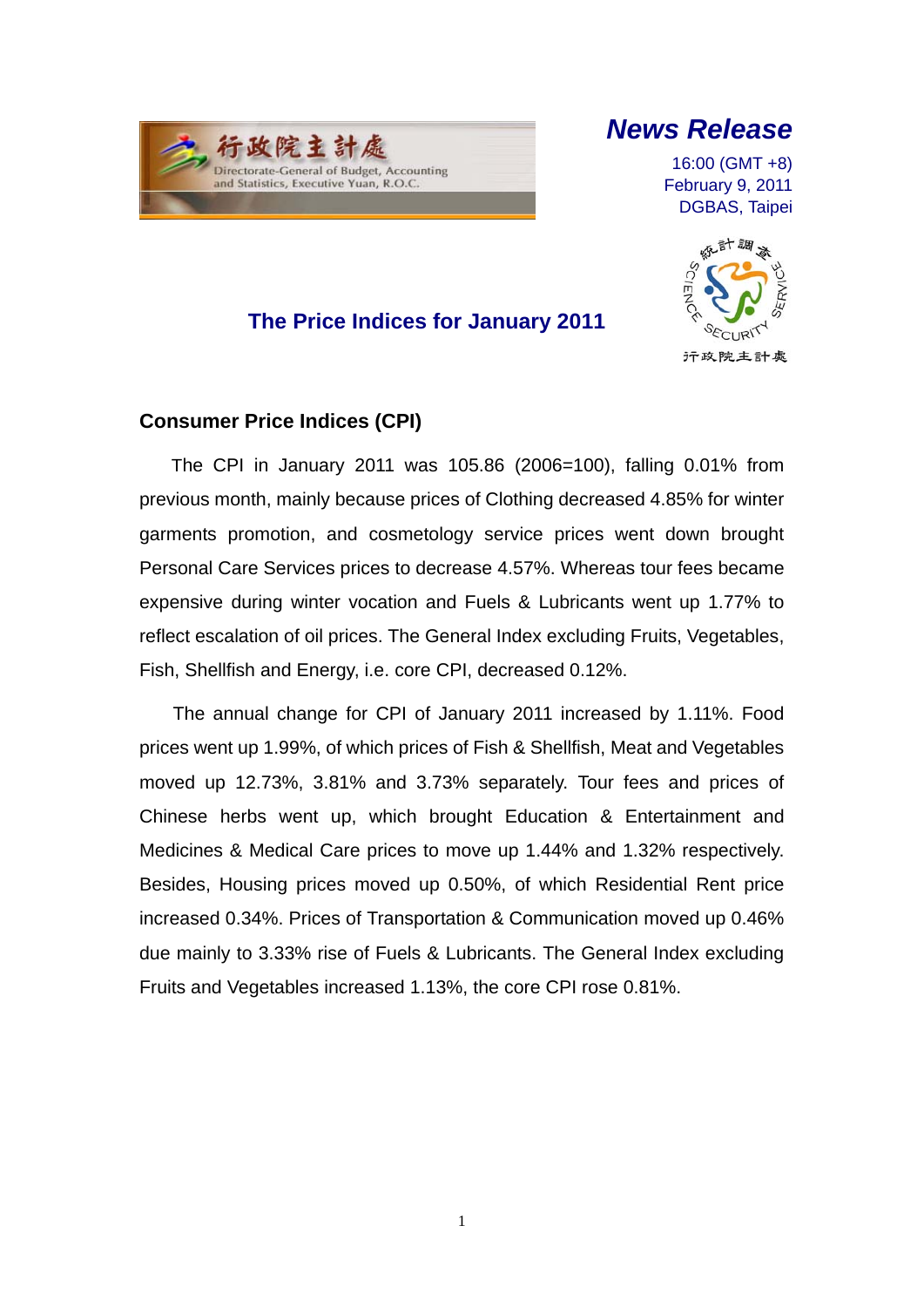

**CPI for Households in Different Disposable Income Groups**

In January 2011, the CPI for Lowest 20% Disposable Income Group was 106.46 (2006=100), moved down 0.16% from December 2010, went up 1.03% comparing with the same month of 2010; CPI for Middle 60% Disposable Income Group was 106.06, down 0.02% from December 2010, rose 1.18% comparing with the same month of 2010; CPI for Highest 20% Disposable Income Group was 105.51, declined 0.02% from December 2010, while increased 1.28% comparing with the same month of 2010.

### **Wholesale Price Indices (WPI)**

The WPI in January 2011 was 107.69 (2006=100), decreased 0.22% from previous month, due mainly to 2.78% appreciation of Taiwan Dollar to U.S. Dollar. Besides, prices of Electronic Parts & Components went down 2.12%, while Petroleum & Coal Products and Chemical Material prices moved up 1.52% and 1.08% individually. Domestic Sales Excluding Imports prices rose 1.04%; Imports and Exports prices moved down 0.39% and 1.31% separately.

The annual change of WPI in January 2011, comparing with the same month of 2010, increasing 1.64%, mainly because prices escalation of imported Iron ores which brought Other Mineral Products prices to increase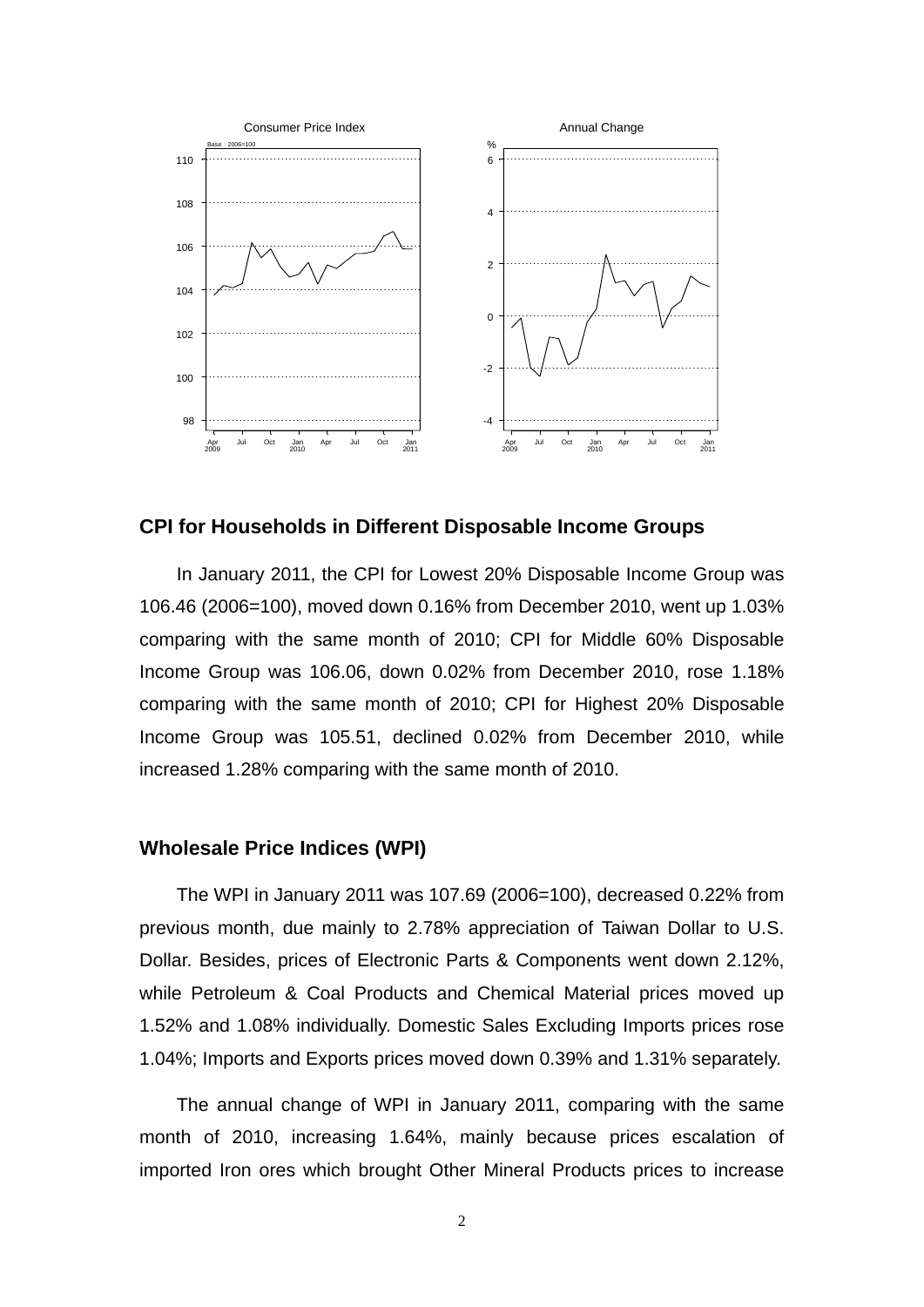42.53%. In addition, prices of Basic Metal, Chemical Material and Petroleum & Coal Products moved up 10.65%, 9.32% and 6.51% individually, whereas prices of Electronic Parts & Components decreased 9.21%. Domestic Sales Excluding Imports and Imports prices rose 4.69% and 3.30% separately. While Exports prices went down 3.01%.



#### **Statistical Tables**

Table1 The Changes of Consumer Price Indices Table2 The Changes of Wholesale Price Indices Table3 The Changes of Import Price Indices Table4 The Changes of Export Price Indices

#### **For Further Information:**

*Statistics Database:* http://eng.stat.gov.tw/ *DGBAS* news releases on the Internet: http://eng.dgbas.gov.tw/ *Tel:* +886-2-23803449; *Fax:* +886-2-23803465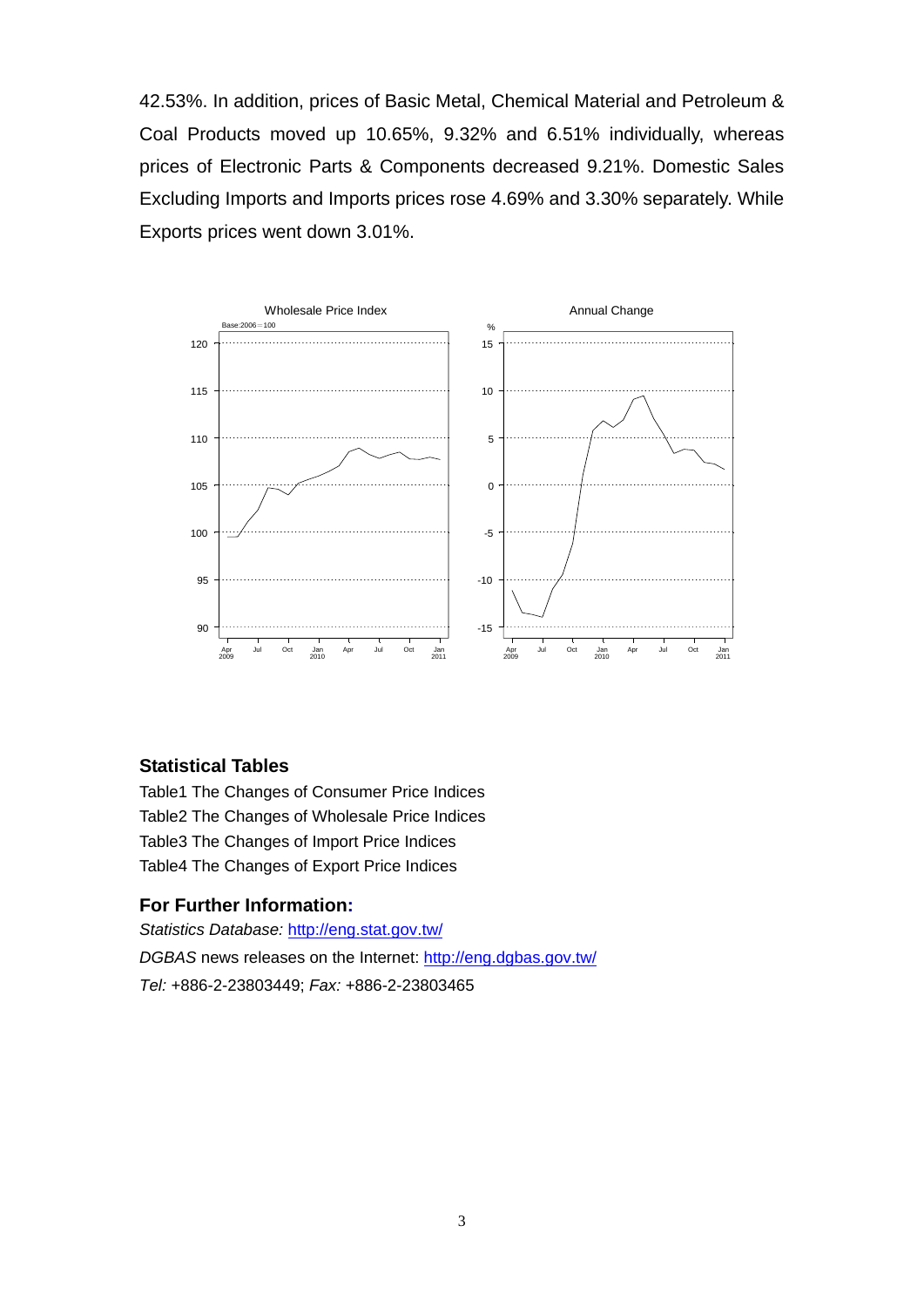### Table 1 The Changes of Consumer Price Indices

Jan. 2011

|                                             | Weight   | Index of Jan. | Compared      | Compared    |
|---------------------------------------------|----------|---------------|---------------|-------------|
|                                             | $(\%0)$  | 2011          | with Previous | with the    |
|                                             |          | $(2006=100)$  | Month<br>(% ) | Same Month  |
| Groups                                      |          |               |               | of Previous |
|                                             |          |               |               | Year $(\%)$ |
|                                             |          |               |               |             |
| General Index                               | 1,000.00 | 105.86        | $-0.01$       | 1.11        |
| <b>Basic Group</b>                          |          |               |               |             |
| 1. Food                                     | 260.82   | 112.51        | 0.19          | 1.99        |
| Meat                                        | 23.08    | 124.17        | 1.26          | 3.81        |
| Eggs                                        | 2.00     | 125.46        | 16.59         | 0.72        |
| Fish & Shellfish                            | 16.71    | 144.56        | 7.95          | 12.73       |
| Vegetables                                  | 24.81    | 84.54         | $-5.51$       | 3.73        |
| Fruits                                      | 27.59    | 106.85        | $-0.85$       | $-1.53$     |
| Dairy Products                              | 10.51    | 125.44        | $-0.77$       | 3.62        |
| 2. Clothing                                 | 41.72    | 107.05        | $-4.85$       | 1.02        |
| Garments                                    | 26.97    | 105.17        | $-6.70$       | 1.12        |
| 3. Housing                                  | 279.47   | 102.33        | 0.03          | 0.50        |
| <b>Residential Rent</b>                     | 185.40   | 100.86        | 0.04          | 0.34        |
| Household Operations                        | 14.53    | 97.32         | 1.10          | 1.53        |
| Water, Electricity & Gas Supply             | 36.87    | 108.53        | 0.05          | 0.44        |
| Gas                                         | 9.70     | 123.67        | 0.15          | 0.19        |
| 4. Transportation & Communication           | 140.42   | 104.24        | 0.89          | 0.46        |
| Fuels & Lubricants                          | 32.55    | 118.77        | 1.77          | 3.33        |
| Transportation & Communication Services     | 80.30    | 100.62        | 0.54          | $-0.90$     |
| and Vehicle Parts                           |          |               |               |             |
| <b>Communication Fees</b>                   | 31.77    | 92.88         | 0.77          | $-4.98$     |
| 5. Medicines & Medical Care                 | 47.41    | 108.41        | 0.03          | 1.32        |
| Medical Care Services                       | 33.02    | 103.07        | $-0.10$       | $-0.28$     |
| Medicines & Health Food                     | 10.62    | 128.36        | 0.38          | 6.25        |
| 6. Education & Entertainment                | 171.48   | 100.48        | 0.47          | 1.44        |
| <b>Educational Expense</b>                  | 111.25   | 98.09         | $-0.09$       | $-0.47$     |
| Entertainment Expense                       | 60.22    | 104.82        | 1.46          | 4.89        |
| 7. Miscellaneous                            | 58.68    | 108.48        | $-1.00$       | 0.23        |
| Tobacco & Betelnut                          | 14.65    | 128.87        | 1.26          | 1.03        |
| <b>Personal Care Services</b>               | 14.78    | 94.87         | $-4.57$       | $-1.83$     |
| Commodity and Service Groups                |          |               |               |             |
| 1. Commodity                                | 437.11   | 108.58        | $-0.19$       | 1.52        |
| (Excluding Food)                            | 264.95   | 105.54        | $-0.54$       | 0.75        |
| Non-durable Consumer Goods                  | 299.12   | 113.41        | 0.43          | 2.33        |
| (Excluding Food)                            | 126.96   | 113.86        | 0.59          | 1.91        |
| Semi-durable Consumer Goods                 | 62.85    | 103.92        | $-3.38$       | 0.59        |
| Durable Consumer Goods                      | 75.14    | 91.71         | $-0.09$       | $-1.47$     |
| 2. Service                                  | 562.89   | 103.50        | 0.13          | 0.77        |
| Food                                        | 88.66    | 111.34        | $-0.02$       | 0.74        |
| Housing                                     | 209.54   | 100.61        | 0.12          | 0.41        |
| Transportation & Communication              | 76.99    | 100.12        | 0.56          | $-0.95$     |
| <b>Medical Care</b>                         | 33.02    | 103.07        | $-0.10$       | $-0.28$     |
| Education & Entertainment                   | 129.64   | 106.70        | 0.60          | 2.94        |
| Miscellaneous                               | 23.83    | 96.59         | $-2.91$       | $-1.07$     |
| Special Groups                              |          |               |               |             |
| General Index Excluding Fruits & Vegetables | 947.60   | 106.37        | 0.13          | 1.13        |
| General Index Excluding Food                | 739.18   | 103.41        | $-0.09$       | 0.77        |
| General Index Excluding Fruits, Vegetables, | 866.64   | 105.06        | $-0.12$       | 0.81        |
| Fish, Shellfish & Energy                    |          |               |               |             |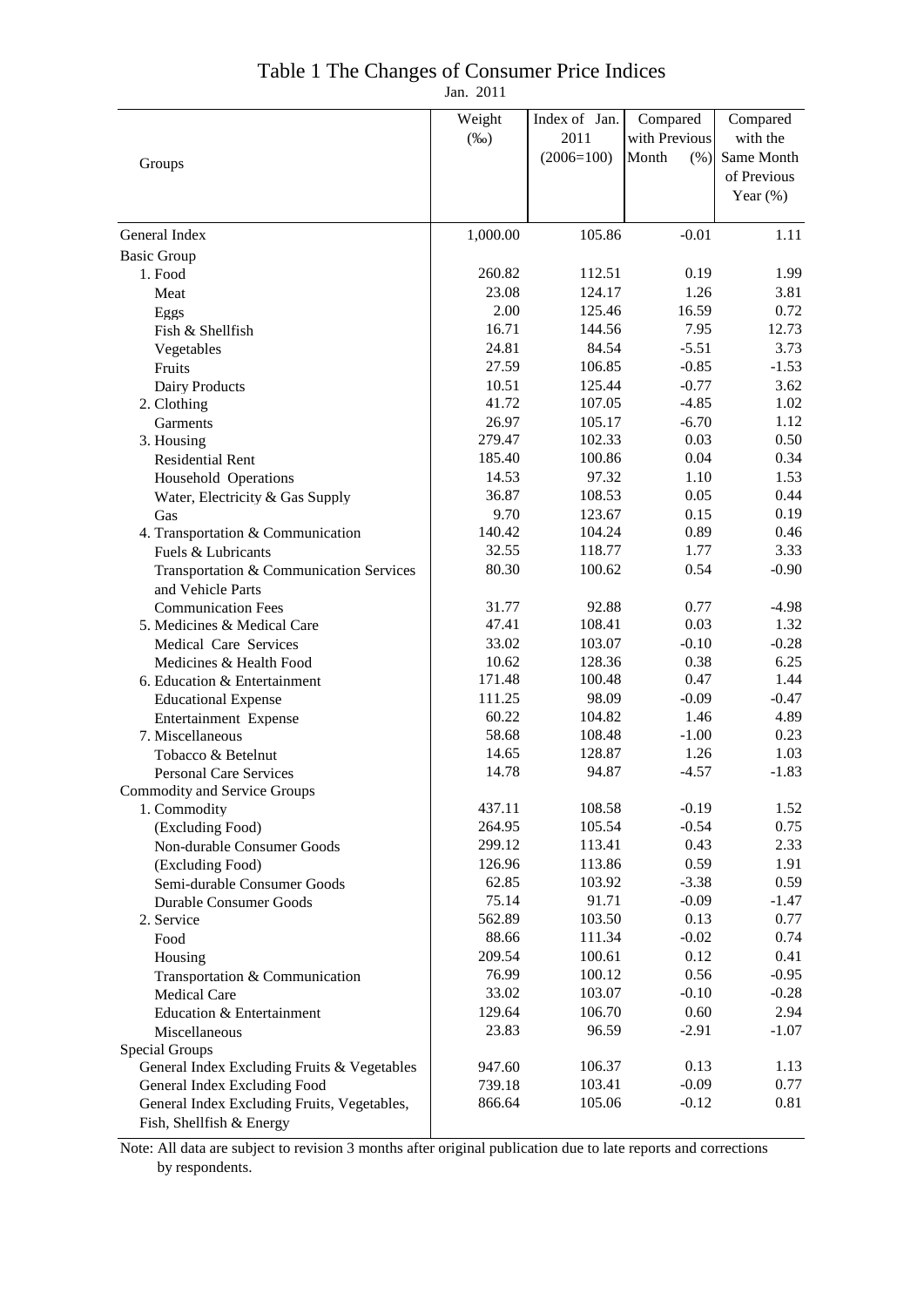## Table 2 The Changes of Wholesale Price Indices

Jan. 2011

| Groups                                           | Weight   | Index of Jan. | Compared with Compared with |               |
|--------------------------------------------------|----------|---------------|-----------------------------|---------------|
|                                                  | $(\%0)$  | 2011          | Previous                    | the Same      |
|                                                  |          | $(2006=100)$  | Month                       | Month of      |
|                                                  |          |               | (% )                        | Previous Year |
|                                                  |          |               |                             | (% )          |
|                                                  |          |               |                             |               |
|                                                  |          |               |                             |               |
| General Index                                    | 1,000.00 | 107.69        | $-0.22$                     | 1.64          |
| <b>Domestic Sales Excluding Imports</b>          | 307.86   | 114.70        | 1.04                        | 4.69          |
| Imports                                          | 327.09   | 115.58        | $-0.39$                     | 3.30          |
| Exports                                          | 365.05   | 93.09         | $-1.31$                     | $-3.01$       |
| <b>Basic Group</b>                               |          |               |                             |               |
| 1. Agriculture, Forestry, Fishing & Animal       |          |               |                             |               |
| <b>Husbandry Products</b>                        | 27.15    | 131.85        | 1.87                        | 4.32          |
| (1) Farm Products                                | 12.87    | 122.96        | 0.44                        | 3.66          |
| (2) Poultry & Livestock Products                 | 6.60     | 136.86        | 4.33                        | 2.22          |
| (3) Forest Products                              | 0.41     | 116.00        | 0.38                        | 5.72          |
| (4) Fishery Products                             | 7.27     | 142.08        | 2.15                        | 7.23          |
| 2. Quarrying & Minerals Products                 | 57.59    | 142.69        | 2.15                        | 14.00         |
| (1) Crude Petroleum & Natural Gas                | 45.78    | 133.54        | 1.79                        | 8.14          |
| (2) Sand, Stone & Clay Quarrying                 | 2.56     | 99.02         | 0.10                        | $-7.14$       |
| (3) Other Minerals Products                      | 9.25     | 203.33        | 3.60                        | 42.53         |
| 3. Manufacturing Products                        | 890.99   | 103.45        | $-0.52$                     | 0.55          |
| $(1)$ Foods                                      | 18.50    | 130.46        | $-0.46$                     | 5.29          |
| (2) Beverages                                    | 5.34     | 101.93        | 0.11                        | $-1.77$       |
| (3) Tobaccos                                     | 2.49     | 117.85        | $-0.31$                     | 0.84          |
| (4) Textile Products                             | 21.67    | 128.04        | 0.92                        | 15.84         |
| (5) Wearing Apparel & Clothing Accessories       | 4.65     | 94.88         | $-1.87$                     | $-3.18$       |
| (6) Leather, Fur & Related Products              | 4.97     | 107.14        | $-1.41$                     | 0.62          |
| (7) Wood & Bamboo Products                       | 2.15     | 110.20        | $-2.21$                     | 2.75          |
| (8) Pulp, Paper, Paper Products & Printed Matter | 15.11    | 120.27        | 0.02                        | 6.57          |
| (9) Petroleum & Coal Products                    | 54.63    | 128.50        | 1.52                        | 6.51          |
| (10)Chemical Material                            | 91.92    | 123.06        | 1.08                        | 9.32          |
| (11) Chemical Products & Medical Goods           | 28.00    | 108.64        | $-0.11$                     | 0.34          |
| (12) Rubber & Plastic Products                   | 22.42    | 111.53        | $-1.28$                     | 0.50          |
| (13) Non-metallic Mineral Products               | 13.93    | 104.54        | $-0.43$                     | $-2.61$       |
| (14) Basic Metal                                 | 84.77    | 122.32        | 0.60                        | 10.65         |
| (15) Fabricated Metal Products                   | 42.26    | 110.76        | $-0.41$                     | 2.46          |
| (16) Electronic Parts & Components               | 261.17   | 73.74         | $-2.12$                     | $-9.21$       |
| (17) Computer, Electronic & Optical Products     | 64.22    | 74.78         | $-2.08$                     | $-9.42$       |
| (18) Electrical Equipment                        | 34.70    | 108.76        | $-0.47$                     | 1.45          |
| (19) Machinery & Equipment                       | 67.61    | 107.41        | $-1.57$                     | $-1.86$       |
| (20) Transport Equipment & Parts                 | 34.78    | 107.57        | $-0.35$                     | 0.31          |
| (21) Furniture & Fixtures                        | 5.20     | 102.76        | $-1.17$                     | $-2.78$       |
| (22) Miscellaneous Products                      | 10.51    | 104.63        | $-1.21$                     | $-0.72$       |
| 4. Water Supply, Electricity & Gas               | 24.28    | 126.07        | 0.02                        | 0.90          |
| By Stage of Processing                           |          |               |                             |               |
| 1.Raw Materials                                  | 138.48   | 142.36        | 1.86                        | 11.30         |
| 2. Intermediate Materials                        | 356.29   | 110.59        | $-0.19$                     | 2.47          |
| 3. Finished Goods                                | 140.17   | 107.54        | $-0.34$                     | $-0.40$       |
| (1) Capital Goods                                | 53.38    | 105.35        | $-1.46$                     | $-1.62$       |
| (2) Consumer Goods                               | 86.79    | 108.40        | 0.33                        | 0.33          |
| Special Groups                                   |          |               |                             |               |
| <b>Domestic Sales</b>                            | 634.95   | 114.91        | 0.30                        | 3.97          |
| <b>Domestic Products</b>                         | 672.91   | 103.76        | $-0.13$                     | 0.77          |
| Non-Heavy Chemical Industrial Products           | 166.01   | 113.05        | $-0.61$                     | 3.30          |
| Heavy Chemical Industrial Products               | 724.98   | 101.27        | $-0.51$                     | $-0.15$       |
|                                                  |          |               |                             |               |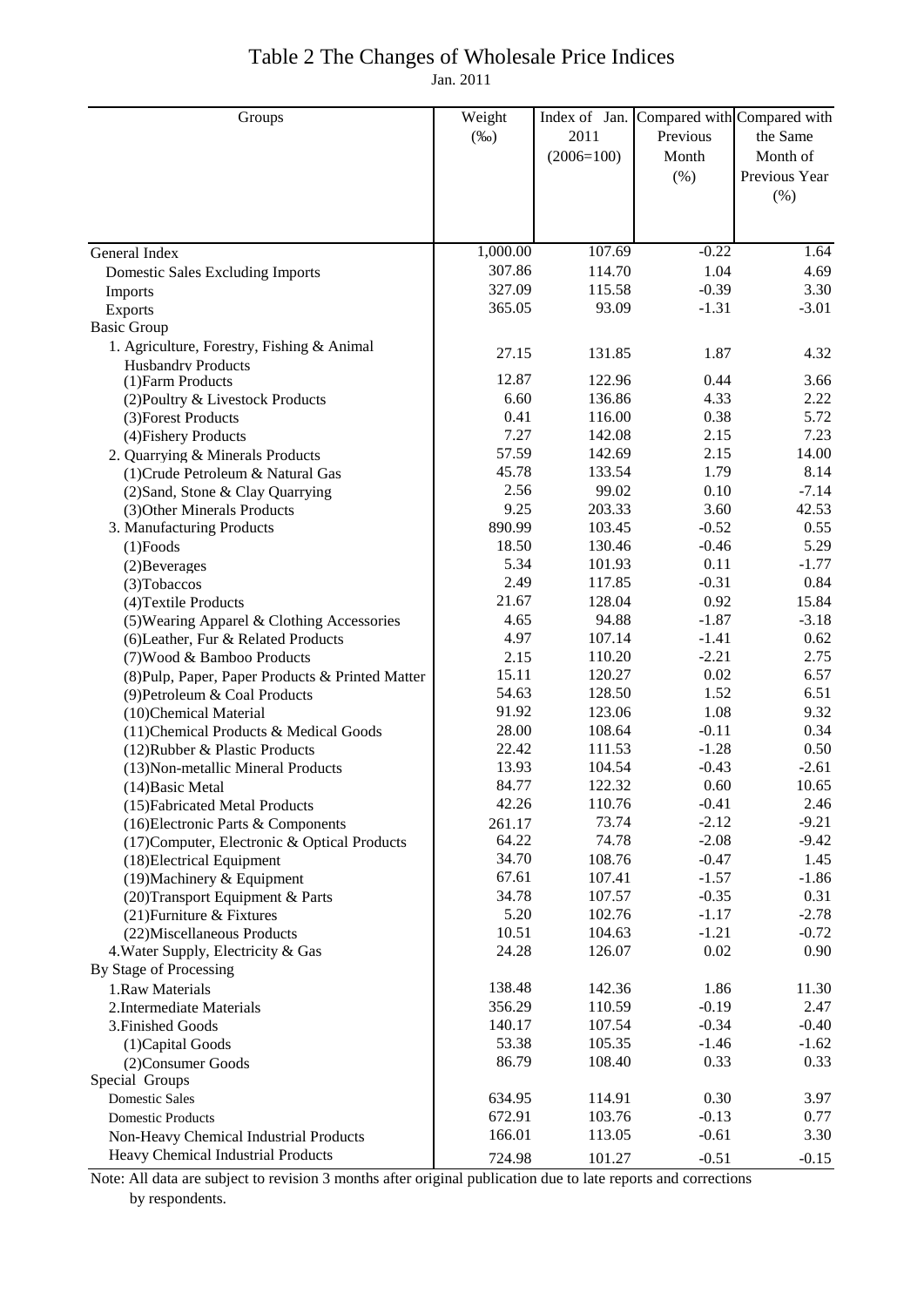# Table 3 The Changes of Import Price Indices

Jan. 2011

| Groups                                                | Weight<br>$(\%0)$ | Index of Jan.<br>2011<br>$(2006=100)$ | <b>Previous Month</b><br>(% ) | Compared with Compared with<br>the Same<br>Month of<br>Previous Year<br>$(\% )$ |
|-------------------------------------------------------|-------------------|---------------------------------------|-------------------------------|---------------------------------------------------------------------------------|
| Basic Group (on N.T.D. Basis)                         |                   |                                       |                               |                                                                                 |
| General Index                                         | 1,000.00          | 115.58                                | $-0.39$                       | 3.30                                                                            |
| 1. Animal, Vegetable Products & Prepared<br>Foods     | 34.64             | 145.91                                | 0.09                          | 7.94                                                                            |
| 2. Mineral Products & Nonmetallic Mineral<br>Products | 208.51            | 144.30                                | 1.77                          | 12.52                                                                           |
| 3. Textiles & Textile Articles                        | 13.85             | 143.53                                | 1.90                          | 30.42                                                                           |
| 4. Wood, Paper, Pulp & Articles Thereof               | 17.93             | 115.36                                | $-2.39$                       | 4.63                                                                            |
| 5. Chemicals, Plastics, Rubber & Articles<br>Thereof  | 147.68            | 115.11                                | $-0.30$                       | 2.54                                                                            |
| 6. Primary Metals & Articles Thereof                  | 118.38            | 121.90                                | 0.21                          | 9.18                                                                            |
| 7. Machinery, Optical & Precision Instruments         | 166.28            | 108.53                                | $-2.22$                       | $-2.21$                                                                         |
| 8. Electronic Machinery                               | 258.41            | 78.49                                 | $-2.30$                       | $-8.68$                                                                         |
| 9. Transportation Equipment & Parts                   | 21.11             | 120.43                                | $-1.11$                       | 1.56                                                                            |
| 10. Miscellaneous Products                            | 13.21             | 118.27                                | $-0.55$                       | 2.52                                                                            |
| Basic Group (on U.S.D. Basis)                         |                   |                                       |                               |                                                                                 |
| General Index                                         | 1,000.00          | 129.17                                | 2.38                          | 13.11                                                                           |
| 1. Animal, Vegetable Products & Prepared<br>Foods     | 34.64             | 163.10                                | 2.87                          | 18.20                                                                           |
| 2. Mineral Products & Nonmetallic Mineral<br>Products | 208.51            | 161.20                                | 4.59                          | 23.20                                                                           |
| 3. Textiles & Textile Articles                        | 13.85             | 160.39                                | 4.73                          | 42.81                                                                           |
| 4. Wood, Paper, Pulp & Articles Thereof               | 17.93             | 128.93                                | 0.31                          | 14.57                                                                           |
| 5. Chemicals, Plastics, Rubber & Articles<br>Thereof  | 147.68            | 128.67                                | 2.47                          | 12.29                                                                           |
| 6. Primary Metals & Articles Thereof                  | 118.38            | 136.34                                | 3.00                          | 19.55                                                                           |
| 7. Machinery, Optical & Precision Instruments         | 166.28            | 121.26                                | 0.50                          | 7.07                                                                            |
| 8. Electronic Machinery                               | 258.41            | 87.71                                 | 0.40                          | $-0.01$                                                                         |
| 9. Transportation Equipment & Parts                   | 21.11             | 134.56                                | 1.64                          | 11.21                                                                           |
| 10. Miscellaneous Products                            | 13.21             | 132.16                                | 2.22                          | 12.26                                                                           |